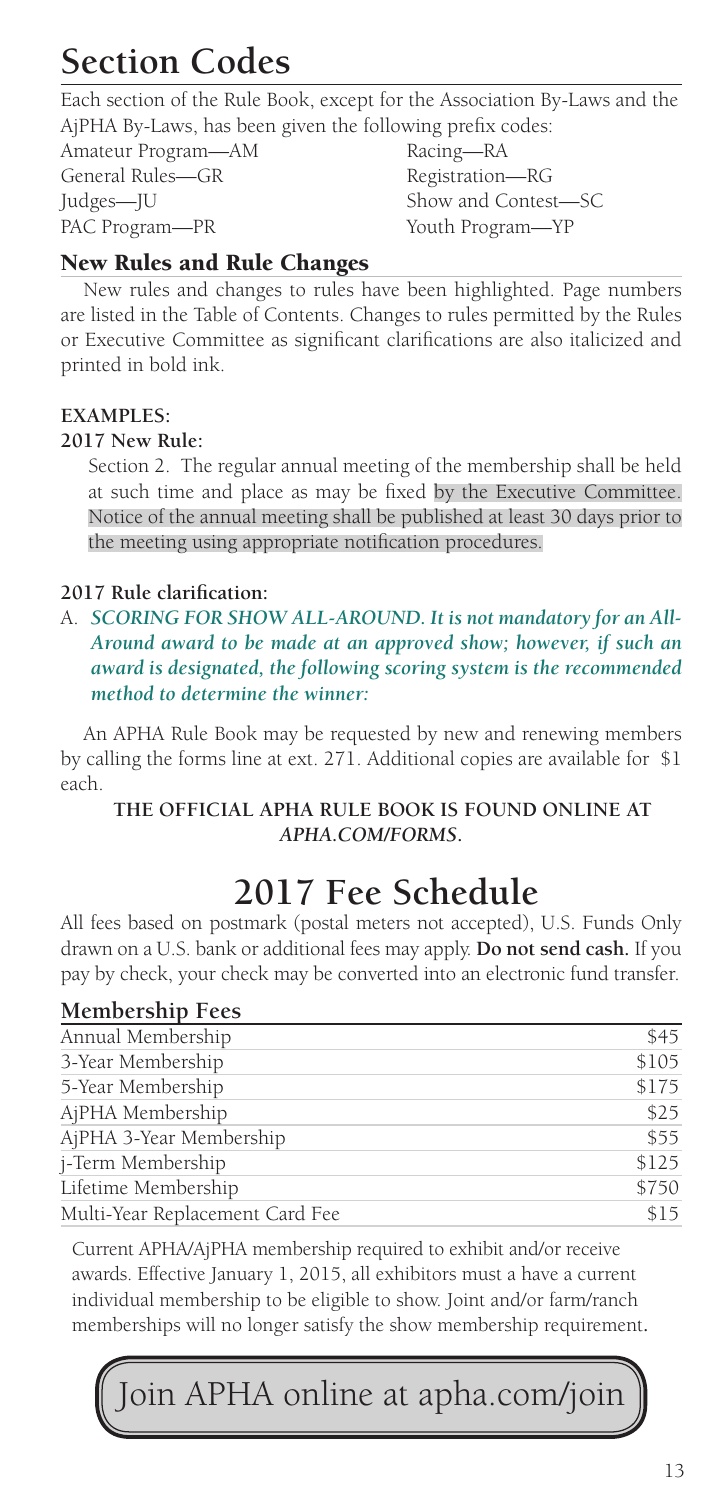| Miscellaneous Fees                                                                |               | Members       |
|-----------------------------------------------------------------------------------|---------------|---------------|
| Credit Card charge back or retrieval fee                                          |               | \$35          |
| E-mail with attachment /Fax Fee                                                   |               | \$5           |
| Each Additional Page                                                              |               | \$1           |
| <b>Registration Fees (Paint Parent)</b>                                           |               |               |
|                                                                                   |               |               |
| Regular Registry or Solid Paint-Bred<br>0-90 Days after foaling or June 30 of the | *Mbr Online   | Members       |
| calendar year foaled, whichever is later                                          |               |               |
|                                                                                   | \$25          | \$40          |
| July 1 through September 30 of                                                    |               |               |
| the calendar year foaled                                                          | \$35          | \$50          |
| October 1 through December 31                                                     |               |               |
| of the calendar year foaled<br>Yearling Year & Older                              | \$50<br>\$100 | \$65<br>\$115 |
| *http://www.aphaonline.org to register online.                                    |               |               |
| Cropout (Product of QH/TB sires/dams or combination)                              |               | Members       |
| 0-90 Days after foaling or June 30 of the                                         |               |               |
| calendar year foaled, whichever is later                                          |               |               |
| July 1 through September 30 of                                                    |               | \$85          |
|                                                                                   |               | \$95          |
| the calendar year foaled<br>October 1 through December 31                         |               |               |
| of the calendar year foaled                                                       |               | \$110         |
| Yearling Year & Older                                                             |               | \$165         |
|                                                                                   |               |               |
| Rush Fee (per transaction)                                                        |               | Members       |
| Registrations                                                                     |               | \$50          |
| Transfers                                                                         |               | \$25          |
| Duplicate certificates, color changes, status changes, etc                        |               | \$25          |
| <b>Misc Registration Fees</b>                                                     |               | Members       |
| Inspection Fee (film and processing                                               |               |               |
| charges will no longer be applicable)                                             |               | \$100         |
| International Appendix Recording Fee                                              |               | \$25          |
| Ownership Update Fee                                                              |               | \$25          |
| Re-Registrations                                                                  |               | \$50          |
| Status Changes                                                                    |               | \$75          |
| Transfer Fee                                                                      |               | \$25          |
| Stableman's Lien Fee                                                              |               | \$50          |
| Transfer by Indemnity Fee                                                         |               | \$75          |
| Transfer Date Correction                                                          |               | \$25          |
| Transfer fee for joint ownership to single ownership in divorces                  |               | \$7.50        |
| Inspection Fee (Special/Deposit)                                                  |               |               |
| (for possible fraudulent markings when                                            |               |               |
| skin biopsies and hair samples are required)                                      |               | \$200         |
| Computer Flagging Fee                                                             |               | \$75          |
| Corrected Certificate                                                             |               | \$25          |
| Duplicate Certificate                                                             |               | \$40          |
| Horse Name Change                                                                 |               | \$100         |
| Picture Replacement Certificate                                                   |               | \$25          |
| Lease                                                                             |               | \$25          |
| Letters of Authorization                                                          |               | \$25          |
| Mare Enrollment (Quarter/TB)                                                      |               |               |
| (First time producer of Paint foal)                                               |               | \$25          |
| Office Processing Fee                                                             |               | \$25          |
| Pedigrees                                                                         |               | \$25          |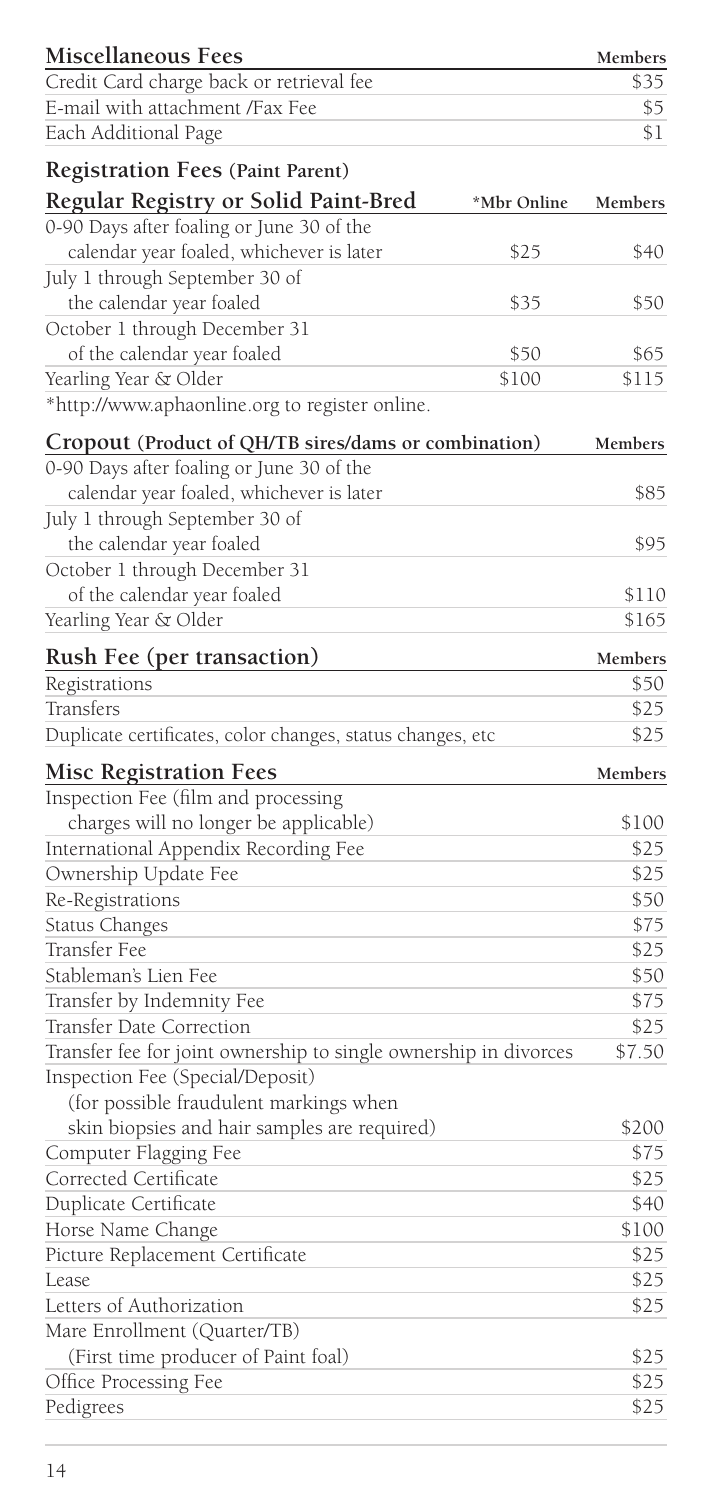| Reserve Name Fee<br>(12 months-based on receipt of request)<br>\$100<br>\$25<br><b>Stallion Breeding Report Fees</b><br>Members<br>Stallion Listing Fee (APHA, AQHA or TB)<br>\$75<br><b>SBR</b> Filing Fee<br>\$10<br>Add fee per mare on report<br>\$5<br>\$25<br><b>SBR</b> Late Fee<br>\$10<br><b>Genetic Testing Fees</b><br>Members<br>DNA Genetic Marker Testing (per horse)<br>\$60<br>(for breeding stallions and parentage verification)<br>DNA Replacement Kit Fee<br>\$5<br>DNA Pedigree Certification 1-4 horses<br>5-9 horses<br>\$55 per DNA kit<br>10-14 horses<br>\$50 per DNA kit<br>\$45 per DNA kit<br>15 or more horses<br>Color and Pattern Testing-comprehensive color & package<br>\$125 per horse<br>(includes red factor, agouti, cream, champagne, gray, pearl, silver, OLWS, Sabino1,<br>Splash White [SW1, SW2, SW3], dun, leopard, dominant white [W5, W10, W20]<br>and tobiano)<br>Individual coat color tests<br>Red factor + Agouti<br>All other individual coat color tests<br>\$25 per test per horse<br>(cream, champagne, gray, pearl, silver, OLWS, Sabino 1 and tobiano)<br>\$125 per horse<br>(includes HERDA, HYPP, GBED, PSSM1, MH and OLWS)<br>Individual genetic health panel test (except PSSM1 and MH)<br>\$50 per test per horse<br>& pattern panel, and performance panel)<br>\$139 per horse<br>\$100<br>(mares enrolled after implant date)<br>\$200<br>\$250<br>Cooled/Frozen Semen Permit Fee<br>No Charge<br>\$50<br>Field Services Transaction Rush Fee<br><b>Racing Fees</b><br>Members<br>Tattoo Fee<br>\$100<br>Tattoo Recording Fee (double-registered horses)<br>\$20<br>\$25<br>Late fee after March 1<br>\$100 | Misc Registration Fees (continued)                               | Members |
|-----------------------------------------------------------------------------------------------------------------------------------------------------------------------------------------------------------------------------------------------------------------------------------------------------------------------------------------------------------------------------------------------------------------------------------------------------------------------------------------------------------------------------------------------------------------------------------------------------------------------------------------------------------------------------------------------------------------------------------------------------------------------------------------------------------------------------------------------------------------------------------------------------------------------------------------------------------------------------------------------------------------------------------------------------------------------------------------------------------------------------------------------------------------------------------------------------------------------------------------------------------------------------------------------------------------------------------------------------------------------------------------------------------------------------------------------------------------------------------------------------------------------------------------------------------------------------------------------------------------------------------------------------------------------------|------------------------------------------------------------------|---------|
| \$60 per DNA kit<br>\$40 per horse                                                                                                                                                                                                                                                                                                                                                                                                                                                                                                                                                                                                                                                                                                                                                                                                                                                                                                                                                                                                                                                                                                                                                                                                                                                                                                                                                                                                                                                                                                                                                                                                                                          |                                                                  |         |
|                                                                                                                                                                                                                                                                                                                                                                                                                                                                                                                                                                                                                                                                                                                                                                                                                                                                                                                                                                                                                                                                                                                                                                                                                                                                                                                                                                                                                                                                                                                                                                                                                                                                             |                                                                  |         |
|                                                                                                                                                                                                                                                                                                                                                                                                                                                                                                                                                                                                                                                                                                                                                                                                                                                                                                                                                                                                                                                                                                                                                                                                                                                                                                                                                                                                                                                                                                                                                                                                                                                                             | Signature Authorizations                                         |         |
|                                                                                                                                                                                                                                                                                                                                                                                                                                                                                                                                                                                                                                                                                                                                                                                                                                                                                                                                                                                                                                                                                                                                                                                                                                                                                                                                                                                                                                                                                                                                                                                                                                                                             |                                                                  |         |
|                                                                                                                                                                                                                                                                                                                                                                                                                                                                                                                                                                                                                                                                                                                                                                                                                                                                                                                                                                                                                                                                                                                                                                                                                                                                                                                                                                                                                                                                                                                                                                                                                                                                             |                                                                  |         |
|                                                                                                                                                                                                                                                                                                                                                                                                                                                                                                                                                                                                                                                                                                                                                                                                                                                                                                                                                                                                                                                                                                                                                                                                                                                                                                                                                                                                                                                                                                                                                                                                                                                                             |                                                                  |         |
|                                                                                                                                                                                                                                                                                                                                                                                                                                                                                                                                                                                                                                                                                                                                                                                                                                                                                                                                                                                                                                                                                                                                                                                                                                                                                                                                                                                                                                                                                                                                                                                                                                                                             |                                                                  |         |
|                                                                                                                                                                                                                                                                                                                                                                                                                                                                                                                                                                                                                                                                                                                                                                                                                                                                                                                                                                                                                                                                                                                                                                                                                                                                                                                                                                                                                                                                                                                                                                                                                                                                             |                                                                  |         |
|                                                                                                                                                                                                                                                                                                                                                                                                                                                                                                                                                                                                                                                                                                                                                                                                                                                                                                                                                                                                                                                                                                                                                                                                                                                                                                                                                                                                                                                                                                                                                                                                                                                                             | Corrected SBR (per mare)                                         |         |
|                                                                                                                                                                                                                                                                                                                                                                                                                                                                                                                                                                                                                                                                                                                                                                                                                                                                                                                                                                                                                                                                                                                                                                                                                                                                                                                                                                                                                                                                                                                                                                                                                                                                             |                                                                  |         |
|                                                                                                                                                                                                                                                                                                                                                                                                                                                                                                                                                                                                                                                                                                                                                                                                                                                                                                                                                                                                                                                                                                                                                                                                                                                                                                                                                                                                                                                                                                                                                                                                                                                                             |                                                                  |         |
|                                                                                                                                                                                                                                                                                                                                                                                                                                                                                                                                                                                                                                                                                                                                                                                                                                                                                                                                                                                                                                                                                                                                                                                                                                                                                                                                                                                                                                                                                                                                                                                                                                                                             |                                                                  |         |
|                                                                                                                                                                                                                                                                                                                                                                                                                                                                                                                                                                                                                                                                                                                                                                                                                                                                                                                                                                                                                                                                                                                                                                                                                                                                                                                                                                                                                                                                                                                                                                                                                                                                             |                                                                  |         |
|                                                                                                                                                                                                                                                                                                                                                                                                                                                                                                                                                                                                                                                                                                                                                                                                                                                                                                                                                                                                                                                                                                                                                                                                                                                                                                                                                                                                                                                                                                                                                                                                                                                                             |                                                                  |         |
|                                                                                                                                                                                                                                                                                                                                                                                                                                                                                                                                                                                                                                                                                                                                                                                                                                                                                                                                                                                                                                                                                                                                                                                                                                                                                                                                                                                                                                                                                                                                                                                                                                                                             |                                                                  |         |
|                                                                                                                                                                                                                                                                                                                                                                                                                                                                                                                                                                                                                                                                                                                                                                                                                                                                                                                                                                                                                                                                                                                                                                                                                                                                                                                                                                                                                                                                                                                                                                                                                                                                             |                                                                  |         |
|                                                                                                                                                                                                                                                                                                                                                                                                                                                                                                                                                                                                                                                                                                                                                                                                                                                                                                                                                                                                                                                                                                                                                                                                                                                                                                                                                                                                                                                                                                                                                                                                                                                                             |                                                                  |         |
|                                                                                                                                                                                                                                                                                                                                                                                                                                                                                                                                                                                                                                                                                                                                                                                                                                                                                                                                                                                                                                                                                                                                                                                                                                                                                                                                                                                                                                                                                                                                                                                                                                                                             |                                                                  |         |
|                                                                                                                                                                                                                                                                                                                                                                                                                                                                                                                                                                                                                                                                                                                                                                                                                                                                                                                                                                                                                                                                                                                                                                                                                                                                                                                                                                                                                                                                                                                                                                                                                                                                             |                                                                  |         |
|                                                                                                                                                                                                                                                                                                                                                                                                                                                                                                                                                                                                                                                                                                                                                                                                                                                                                                                                                                                                                                                                                                                                                                                                                                                                                                                                                                                                                                                                                                                                                                                                                                                                             |                                                                  |         |
|                                                                                                                                                                                                                                                                                                                                                                                                                                                                                                                                                                                                                                                                                                                                                                                                                                                                                                                                                                                                                                                                                                                                                                                                                                                                                                                                                                                                                                                                                                                                                                                                                                                                             |                                                                  |         |
|                                                                                                                                                                                                                                                                                                                                                                                                                                                                                                                                                                                                                                                                                                                                                                                                                                                                                                                                                                                                                                                                                                                                                                                                                                                                                                                                                                                                                                                                                                                                                                                                                                                                             | Genetic Health Panel package                                     |         |
|                                                                                                                                                                                                                                                                                                                                                                                                                                                                                                                                                                                                                                                                                                                                                                                                                                                                                                                                                                                                                                                                                                                                                                                                                                                                                                                                                                                                                                                                                                                                                                                                                                                                             |                                                                  |         |
|                                                                                                                                                                                                                                                                                                                                                                                                                                                                                                                                                                                                                                                                                                                                                                                                                                                                                                                                                                                                                                                                                                                                                                                                                                                                                                                                                                                                                                                                                                                                                                                                                                                                             | Etalon All-Inclusive Panel (includes genetic health panel, color |         |
|                                                                                                                                                                                                                                                                                                                                                                                                                                                                                                                                                                                                                                                                                                                                                                                                                                                                                                                                                                                                                                                                                                                                                                                                                                                                                                                                                                                                                                                                                                                                                                                                                                                                             |                                                                  |         |
|                                                                                                                                                                                                                                                                                                                                                                                                                                                                                                                                                                                                                                                                                                                                                                                                                                                                                                                                                                                                                                                                                                                                                                                                                                                                                                                                                                                                                                                                                                                                                                                                                                                                             | Embryo Transfer Fee                                              |         |
|                                                                                                                                                                                                                                                                                                                                                                                                                                                                                                                                                                                                                                                                                                                                                                                                                                                                                                                                                                                                                                                                                                                                                                                                                                                                                                                                                                                                                                                                                                                                                                                                                                                                             | Embryo Transfer Late Fee                                         |         |
|                                                                                                                                                                                                                                                                                                                                                                                                                                                                                                                                                                                                                                                                                                                                                                                                                                                                                                                                                                                                                                                                                                                                                                                                                                                                                                                                                                                                                                                                                                                                                                                                                                                                             |                                                                  |         |
|                                                                                                                                                                                                                                                                                                                                                                                                                                                                                                                                                                                                                                                                                                                                                                                                                                                                                                                                                                                                                                                                                                                                                                                                                                                                                                                                                                                                                                                                                                                                                                                                                                                                             | Multiple Parentage Analysis                                      |         |
|                                                                                                                                                                                                                                                                                                                                                                                                                                                                                                                                                                                                                                                                                                                                                                                                                                                                                                                                                                                                                                                                                                                                                                                                                                                                                                                                                                                                                                                                                                                                                                                                                                                                             |                                                                  |         |
|                                                                                                                                                                                                                                                                                                                                                                                                                                                                                                                                                                                                                                                                                                                                                                                                                                                                                                                                                                                                                                                                                                                                                                                                                                                                                                                                                                                                                                                                                                                                                                                                                                                                             |                                                                  |         |
|                                                                                                                                                                                                                                                                                                                                                                                                                                                                                                                                                                                                                                                                                                                                                                                                                                                                                                                                                                                                                                                                                                                                                                                                                                                                                                                                                                                                                                                                                                                                                                                                                                                                             |                                                                  |         |
|                                                                                                                                                                                                                                                                                                                                                                                                                                                                                                                                                                                                                                                                                                                                                                                                                                                                                                                                                                                                                                                                                                                                                                                                                                                                                                                                                                                                                                                                                                                                                                                                                                                                             |                                                                  |         |
|                                                                                                                                                                                                                                                                                                                                                                                                                                                                                                                                                                                                                                                                                                                                                                                                                                                                                                                                                                                                                                                                                                                                                                                                                                                                                                                                                                                                                                                                                                                                                                                                                                                                             |                                                                  |         |
|                                                                                                                                                                                                                                                                                                                                                                                                                                                                                                                                                                                                                                                                                                                                                                                                                                                                                                                                                                                                                                                                                                                                                                                                                                                                                                                                                                                                                                                                                                                                                                                                                                                                             | Racing Participation fee by March 1                              |         |
|                                                                                                                                                                                                                                                                                                                                                                                                                                                                                                                                                                                                                                                                                                                                                                                                                                                                                                                                                                                                                                                                                                                                                                                                                                                                                                                                                                                                                                                                                                                                                                                                                                                                             |                                                                  |         |

## *Paint Horse Journal*

For current updated information on the Paint Horse breed, shows, sales, racing and articles of interest to Paint Horse enthusiasts, subscribe to the *Paint Horse Journal*. It is published monthly throughout the year.

| <b>Paint Horse Journal Subscription Fees</b> |      | Members Non-Members |
|----------------------------------------------|------|---------------------|
| Single Copy (includes S&H)                   | \$10 | \$10                |
| Single Copy - Canadian (includes S&H)        | \$13 | \$13                |
| Single Copy - International (includes S&H)   | \$14 | \$14                |
| U.S. Subscription-1 Year                     | \$30 | \$35                |
| U.S. Subscription-3 Year                     | \$85 | \$100               |
| Canadian Subscription-1 Year                 | \$50 | \$55                |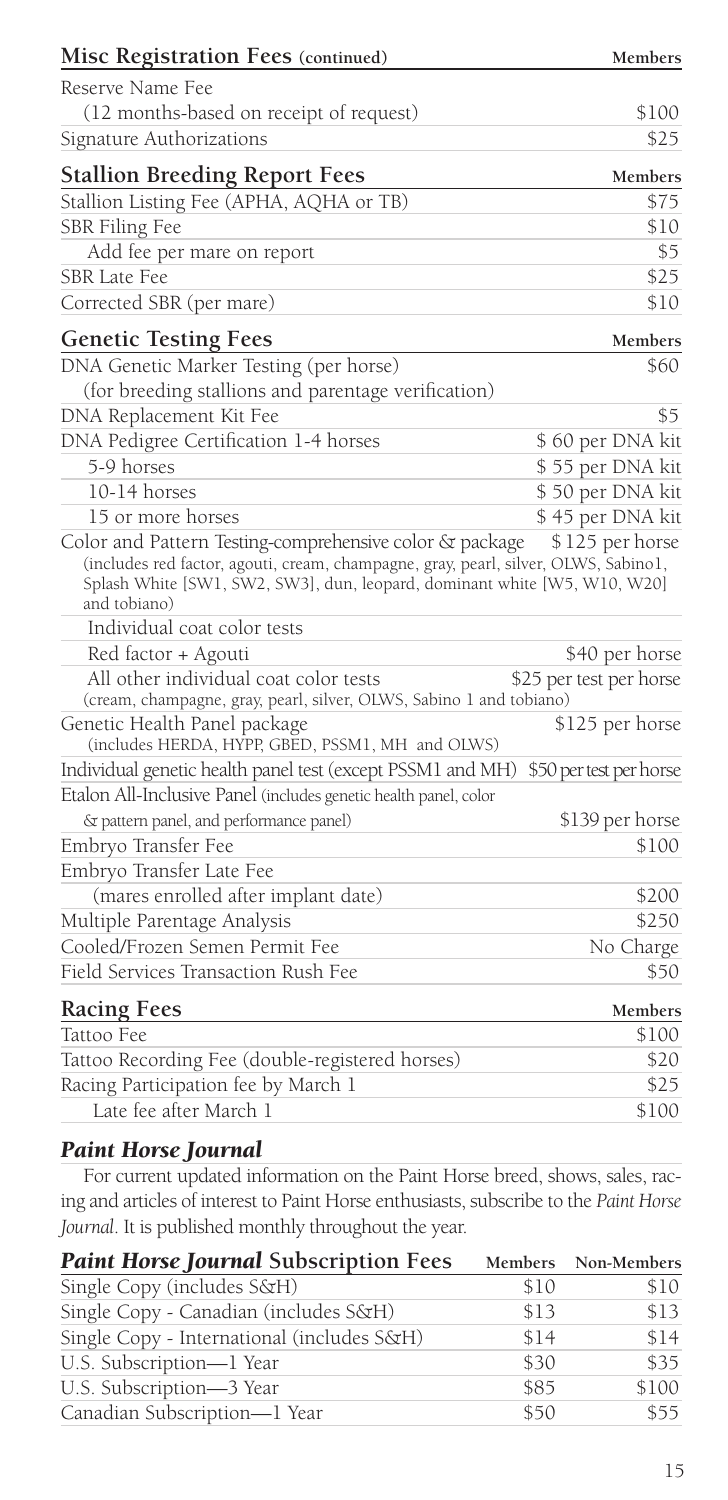| Canadian Subscription-3 Year                                                         | \$145      | \$160          |
|--------------------------------------------------------------------------------------|------------|----------------|
| International Subscription-1 Year                                                    | \$85       | \$90           |
| Performance Fees (Amateur)                                                           | Members    | Non-Members    |
| Amateur Card Application (must be APHA member)                                       | \$15       | N/A            |
| Novice Amateur Status Reinstatement                                                  | \$25       |                |
| Novice Amateur/Amateur Walk-Trot                                                     |            |                |
| Reclassification Fee                                                                 | \$15       |                |
| Name Change Fee on Amateur Card                                                      | \$5        |                |
| Amateur Replacement Card Fee                                                         | \$5        |                |
| Amateur Card/Email with attachment/Fax Fee                                           | \$5        |                |
| Amateur Card Rush Fee (processed within 7-10 business days)                          | \$25       |                |
| Novice Amateur Status Reinstatement Rush Fee                                         | \$25       |                |
| Special Handling Fee (for amateur cards                                              |            |                |
| requested in less than 72 hours)                                                     | \$50       |                |
| Temporary Amateur Cards (including rush)                                             |            |                |
| (applied for at APHA-approved show)                                                  | \$40       |                |
| Temporary Replacement Card                                                           | \$30       | \$55           |
| Performance Fees (Shows and Judges)                                                  | Members    | Non-Members    |
| Show Application (per judge)                                                         | \$25       | \$70           |
| Exception: Regional Clubs (per judge)                                                | \$25       | N/A            |
| Special Handling Fee for Show Results not submitted                                  |            |                |
| electronically                                                                       |            | \$50 per judge |
| Late Show Application Fee (per judge)                                                |            |                |
| (plus \$25 show application fee)                                                     |            |                |
| Less than 90 days                                                                    | \$75       | \$150          |
| Less than 60 days                                                                    | \$150      | \$300          |
| Show Lease Fee                                                                       | \$30       | \$75           |
| Single-Judge/2-Judge/Special Event (per horse per judge)                             | \$2        | \$2            |
| Paint-O-Rama/Zone Show Per horse per show (Judge)                                    | \$5        | \$5            |
| Judge's Filing Fee                                                                   | \$100      | N/A            |
| Judge Re-instatement Fee                                                             | \$100      | N/A            |
| Current Show/Race Records                                                            | \$15       | \$50           |
| Lifetime Show /Race Records                                                          | \$15       | \$55           |
| Get/Produce Records                                                                  | \$15       | \$50           |
| Get/Produce Records with Points                                                      | \$15       | \$55           |
| Master Progeny                                                                       | \$15       | \$55           |
|                                                                                      |            |                |
| Performance Fees (Novice Youth)                                                      | Members    | Non-Members    |
| Novice Youth Card Application (must be AjPHA member)                                 | \$15       |                |
| Name Change on Novice Youth Card                                                     | \$5<br>\$5 |                |
| Novice Youth Replacement Card Fee<br>Novice Youth Card/Email with attachment/Fax Fee |            |                |
| Novice Youth Card Rush Fee                                                           | \$5        |                |
|                                                                                      | \$25       |                |
| Special Handling Fee (for novice youth cards                                         |            |                |
| requested in less than 72 hours)                                                     | \$50       |                |
| Novice Youth Card (including rush)                                                   | \$40       |                |
| Temporary Novice Youth Card (including rush)                                         |            |                |
| (applied for a APHA-approved show)                                                   | \$40       |                |
| Performance Fees (PAC)                                                               | Members    | Non-Members    |
| PAC Enrollment                                                                       | \$30       | n/a            |
| Multiple horse enrollment discount                                                   |            |                |
| per horse for 2 or more horses*                                                      | \$27.50    |                |
| *Applies only when horses are enrolled at the same time.                             |            |                |